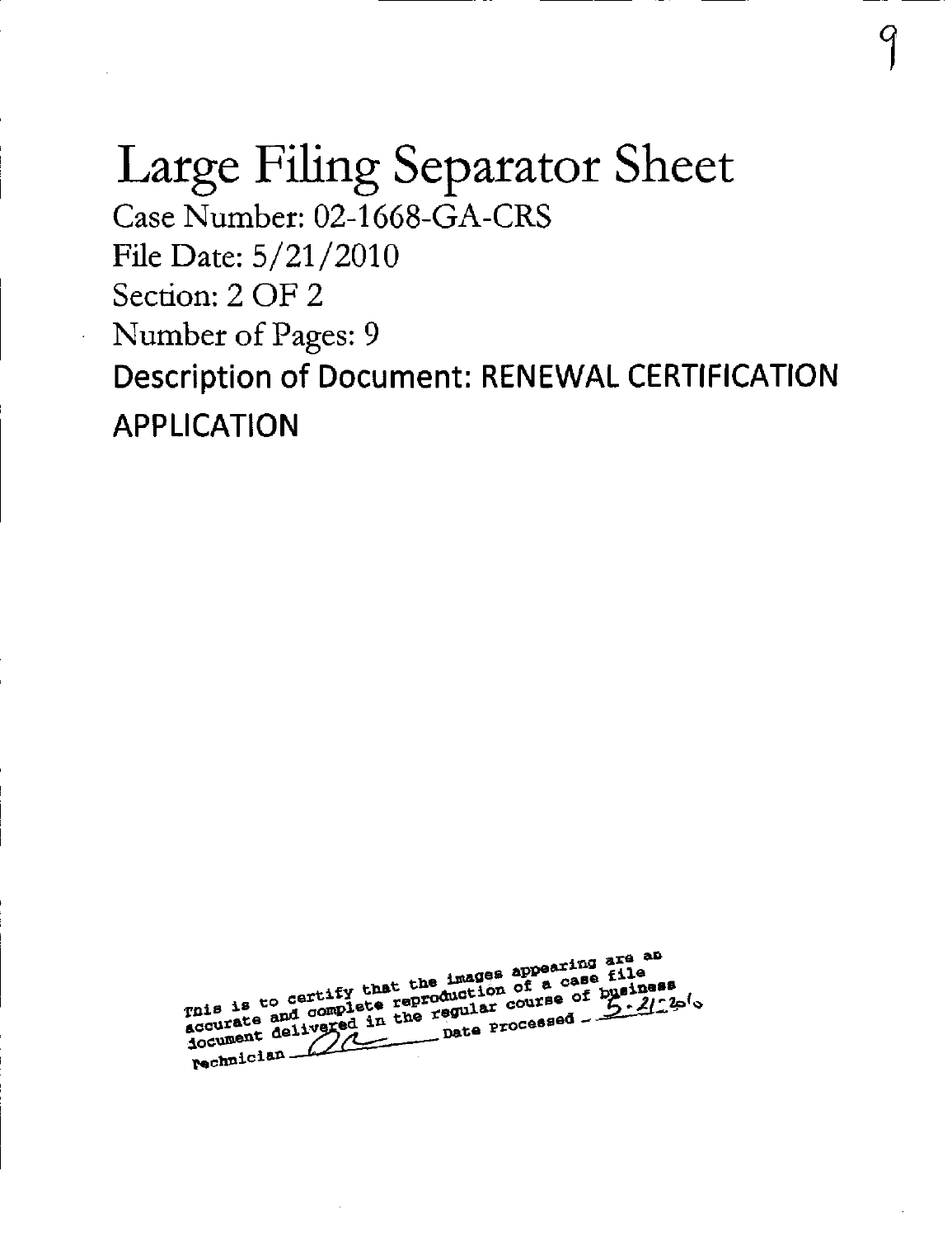

Report Printed: 05/04/2010

## Live Report: VECTREN RETAIL, LLC

D-U-N-S<sup>®</sup> Number: 06-797-0926 Endorsement: [trwilson@vectren.com](mailto:trwilson@vectren.com)

D&B Address

Location Type Phone Fax **Web** 

1 Vectren Sq Fl 3 Evansville, IN-47708 Single (Subsidiary) 812 491-4000 [www.vectran.com](http://www.vectran.com)

Frade Names

Trade Names (SUBSIDIARY OF VECTREN CORPORATION, EVANSVILLE, IN)

Company Summary

When weighted by dollar amount, Payments to suppliers average generally within terms 12-month D&B PAYDEX®: 80

(Lowest Risk:100; Highest Risk:1) This assessment is based on D&Bs 12-month PAYDEX® Score.

Predictive Indicators - Risk of Financial Stress

Financial Stress Score Class: 3 Medium risk of severe financial stress over the next 12 months.

Trade Payments - Timeliness of Historical Payments Predictive Indicators - Risk of Payment Delinquency

Commercial Credit Score Class: 2 Low To Moderate risk of severe payment delinquency overnext 12 months.

Predictive Indicators - Supplier Evaluation Risk

Supplier Evaluation Risk Rating: 5 Moderate risk of supplier experiencing severe financial stress over the next 12 months.

Predictive Indicators - Credit Capacityfor Headquarters  $1.111 - 2.22$ 

History & Operations

#### This is a single (subsidiary) location

| Manager          | <b>GREG COLLINS, MEMBER</b>     |
|------------------|---------------------------------|
| Year Started     | 2001                            |
| <b>Employees</b> | 37                              |
| Financing        | <b>SECURED</b>                  |
| SIC              | 4932                            |
| Line of business | Gas and other services combined |
| <b>NAICS</b>     | 221210                          |
| History Status   | CLEAR                           |

#### Public Filings

The following data includes both open and closed filings found in D&B's database on this company.

| Record<br>Type | Number of<br>Records | <b>Most Recent Filing</b><br>Date |
|----------------|----------------------|-----------------------------------|
| Bankruptcies   | o                    | -                                 |
| Judgments      | o                    | ٠                                 |
| Liens          | 1                    | 09/17/08                          |
| Suits          |                      | 03/11/10                          |
| <b>UCCs</b>    | 3                    | 11/24/09                          |

The public record items contained herein may have been paid, temiinated, vacated or released prior to todays date. D&B Rating: 1R3

Number of employees: IR indicates 10 or more employees Composite credit appraisal: 3 is fair This assessment is based on D&'s D&B Rating.

News & Alerts

Alert Type Date Actions

Litigation 04/06/2010 View

In the last 30 days, 1 alerts were generated for this company.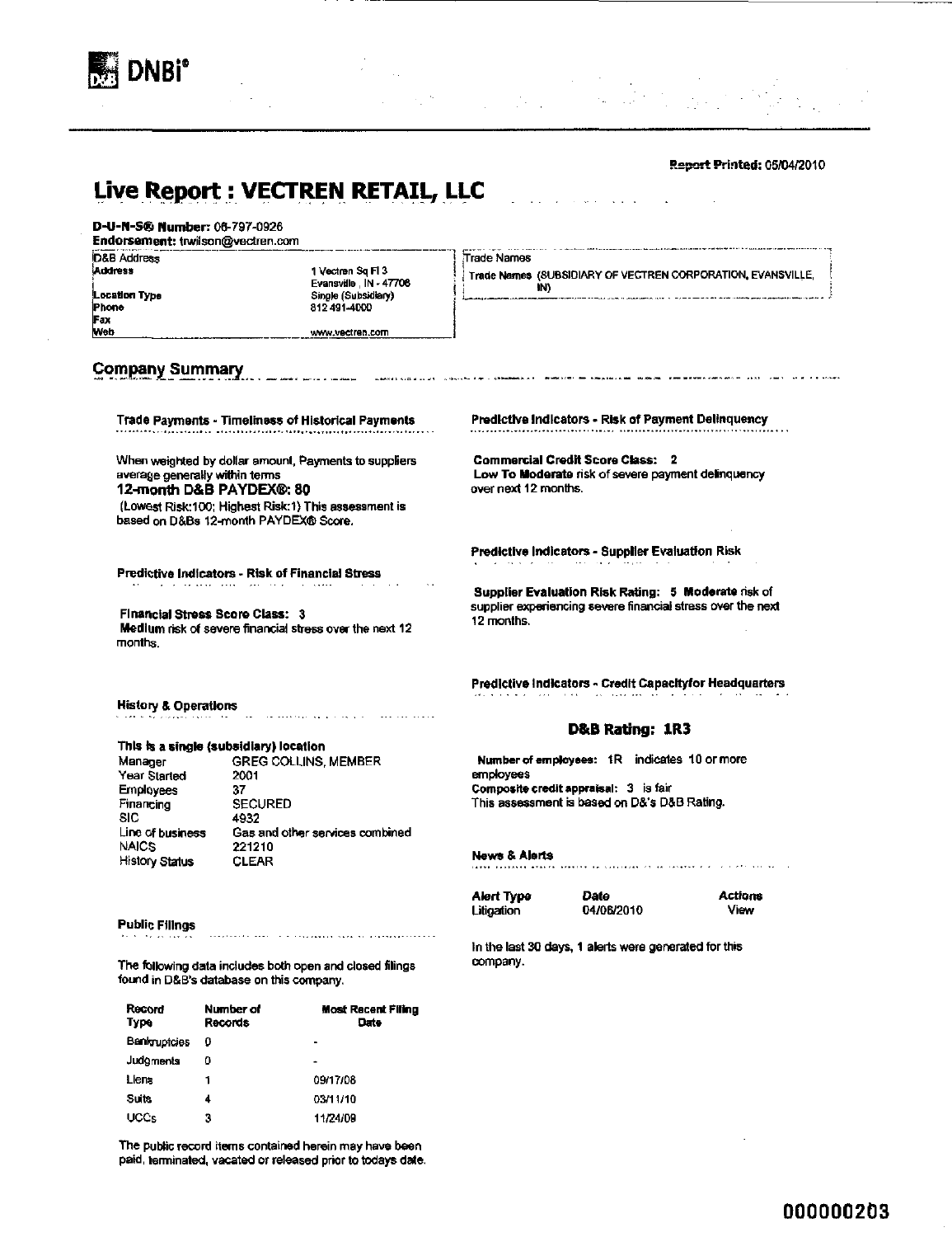#### This is a Single (Subsidiary) location

VECTREN RETAIL, LLC Evansville, IN D-U-N-S® Number 06-797-0926 The Parent Is VECTREN CORPORATION Indiana D-U-N-S® Number 13-550-4913

ļ.

This information may not be reproduced in whole or in part by any means of reproduction.

الرابطة المدعسين المتعلم فتطلب مامال

 $\sim 100$  km s  $^{-1}$ 

©Copyright 2010 Dun & Bradstreet - Provided under contract for the exclusive use of subscriber VECTREN RETAIL^ LLC

ال المدير المؤمنين المستقبلين والتي العربي التواصل المدير المستخدم السعود المواصل والمحترم المناسبة

 $\sim$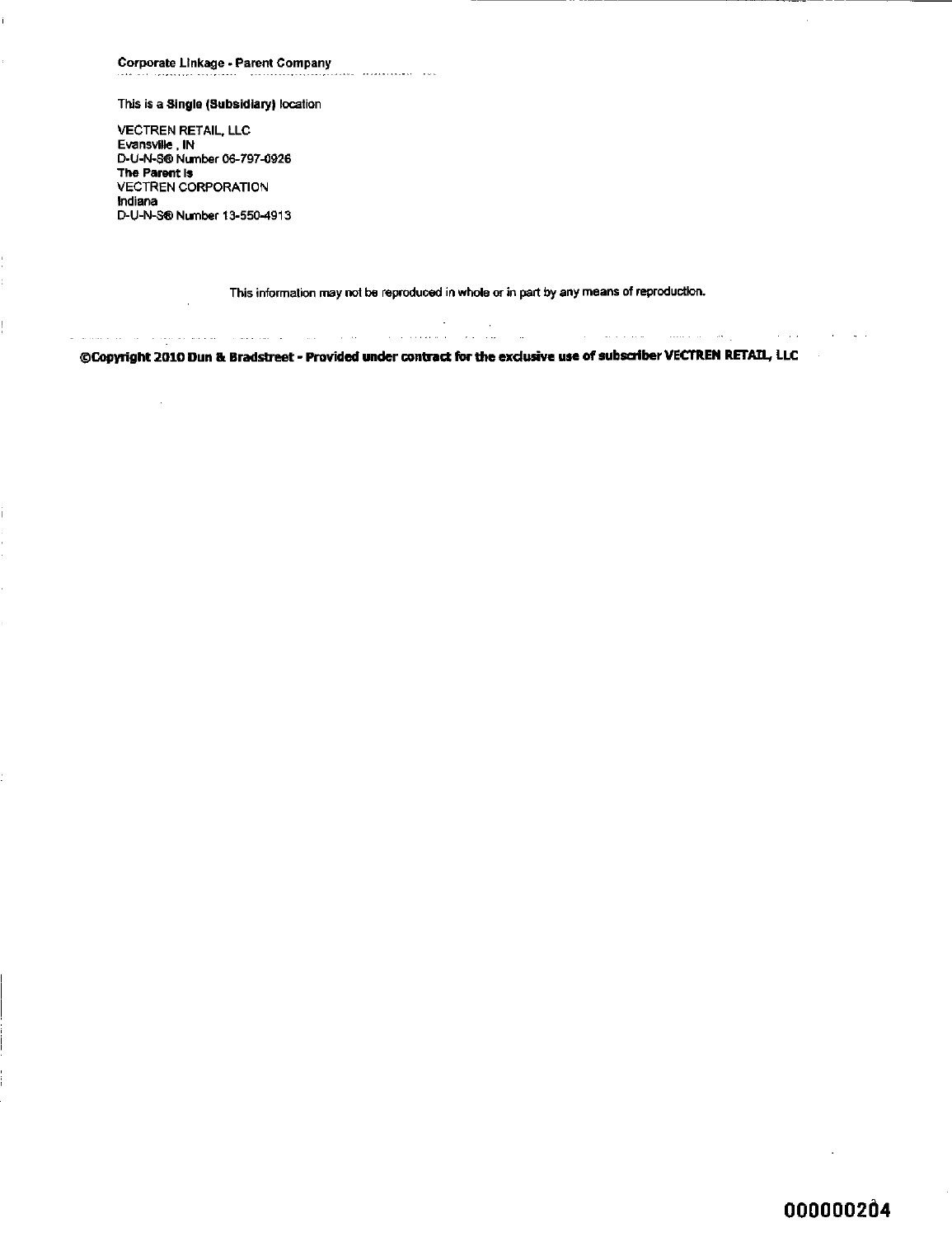# EXHIBIT C-8

# BANKRUPTCY INFORMATION

Not Applicable.

 $\epsilon$ 

000000205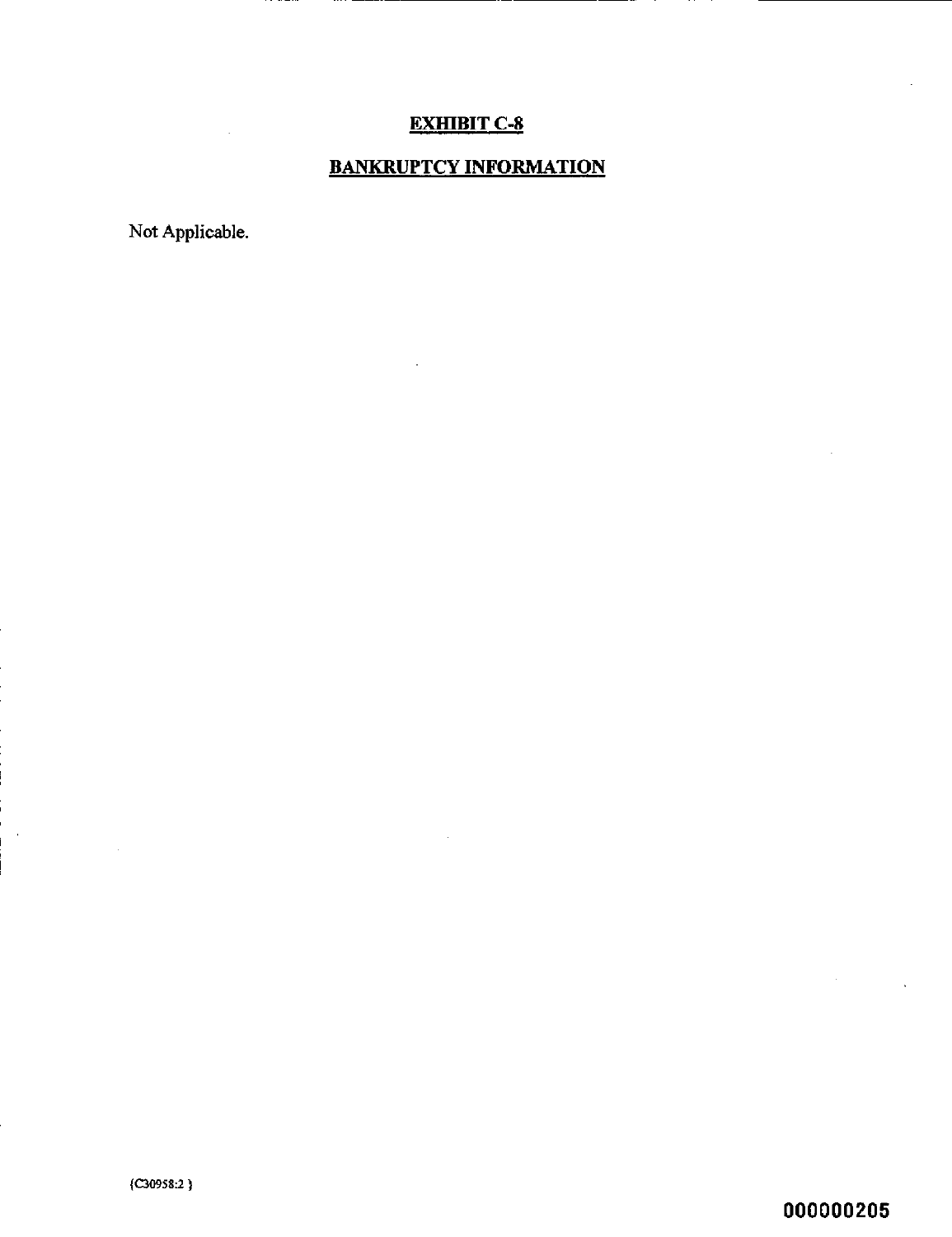## EXHIBIT C-9

 $\sim 10^7$ 

# MERGER INFORMATION

Not Applicable.

 $\mathcal{L}^{\text{max}}_{\text{max}}$ 

 $\mathcal{L}^{\text{max}}_{\text{max}}$  and  $\mathcal{L}^{\text{max}}_{\text{max}}$ 

000000206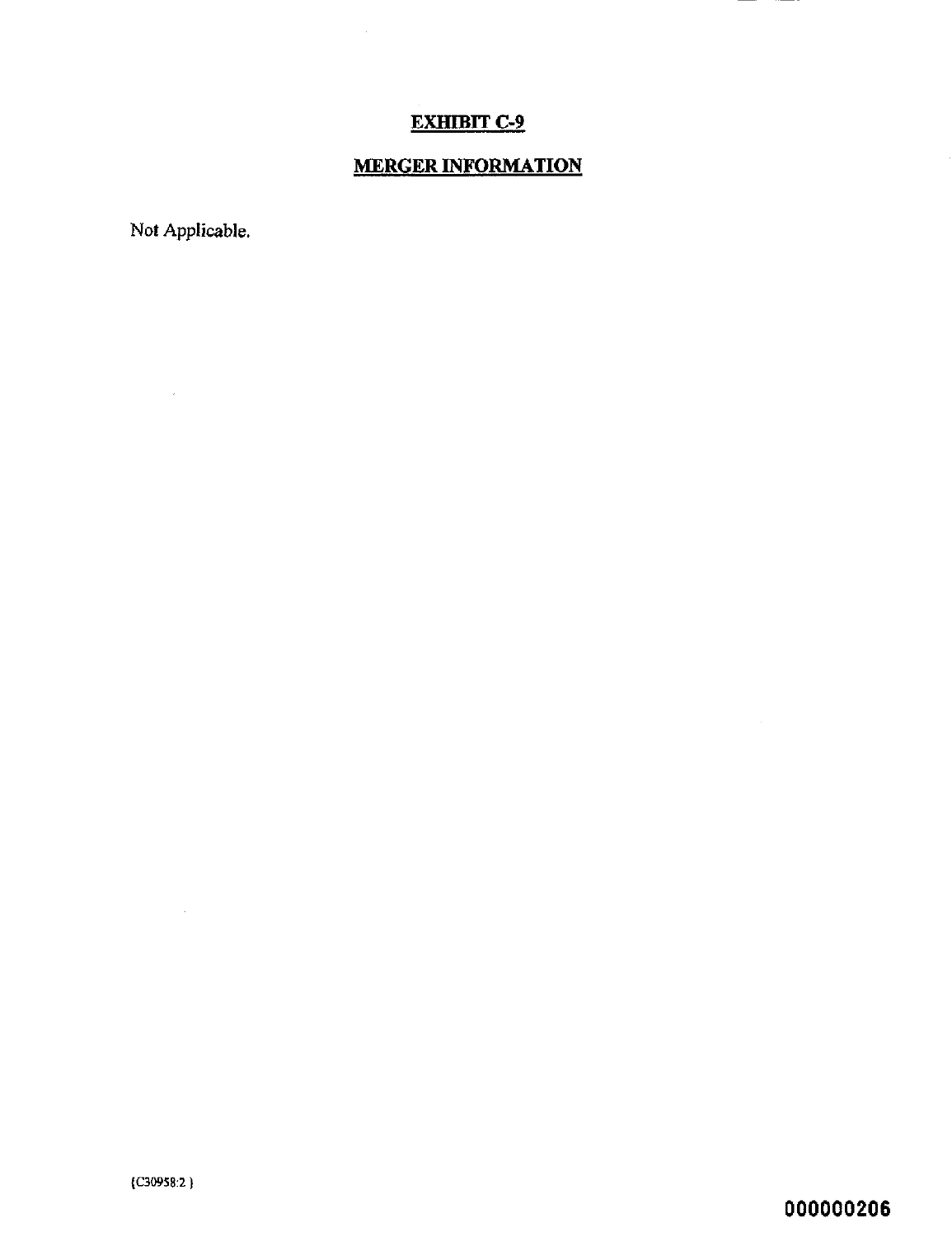#### EXHIBIT D-1

## **OPERATIONS**

Vectren Source enjoys an internal staff of commodity specialists who perfonn daily tactical services to support its retail activities. These upstream and city gate services include procurement, transportation, nominations, scheduling, delivery, and risk management.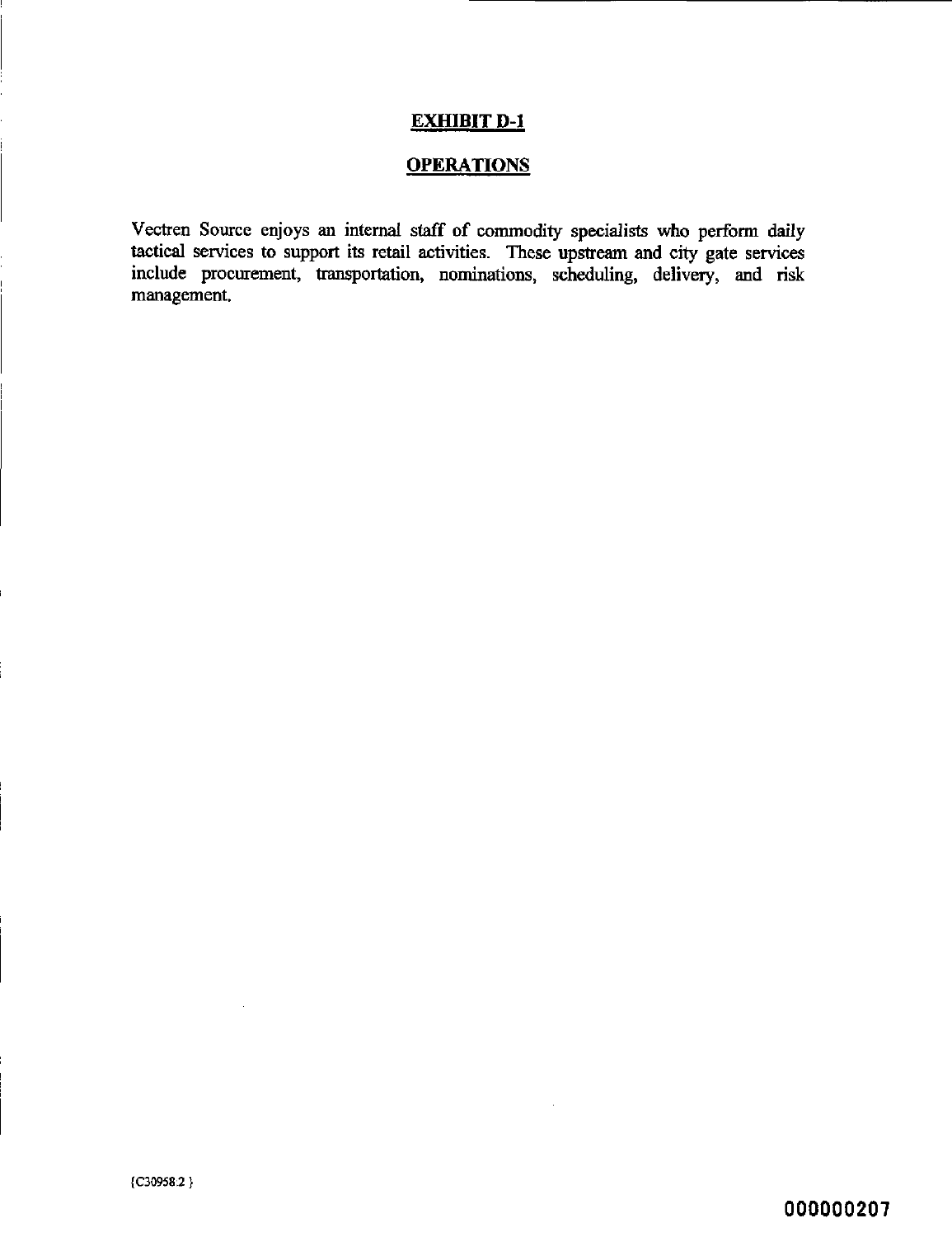## EXHIBIT D-2

## OPERATIONS EXPERTISE

Vectren Source serves approximately 191,000 residential and small commercial customers in seven local distribution company service territories in three states. In addition to staff referred to in Exhibit D-1 whose focus is on commodity-related operational issues, Vectren Source has a full complement of intemal staff dedicated to matters germane to customer service.

000000208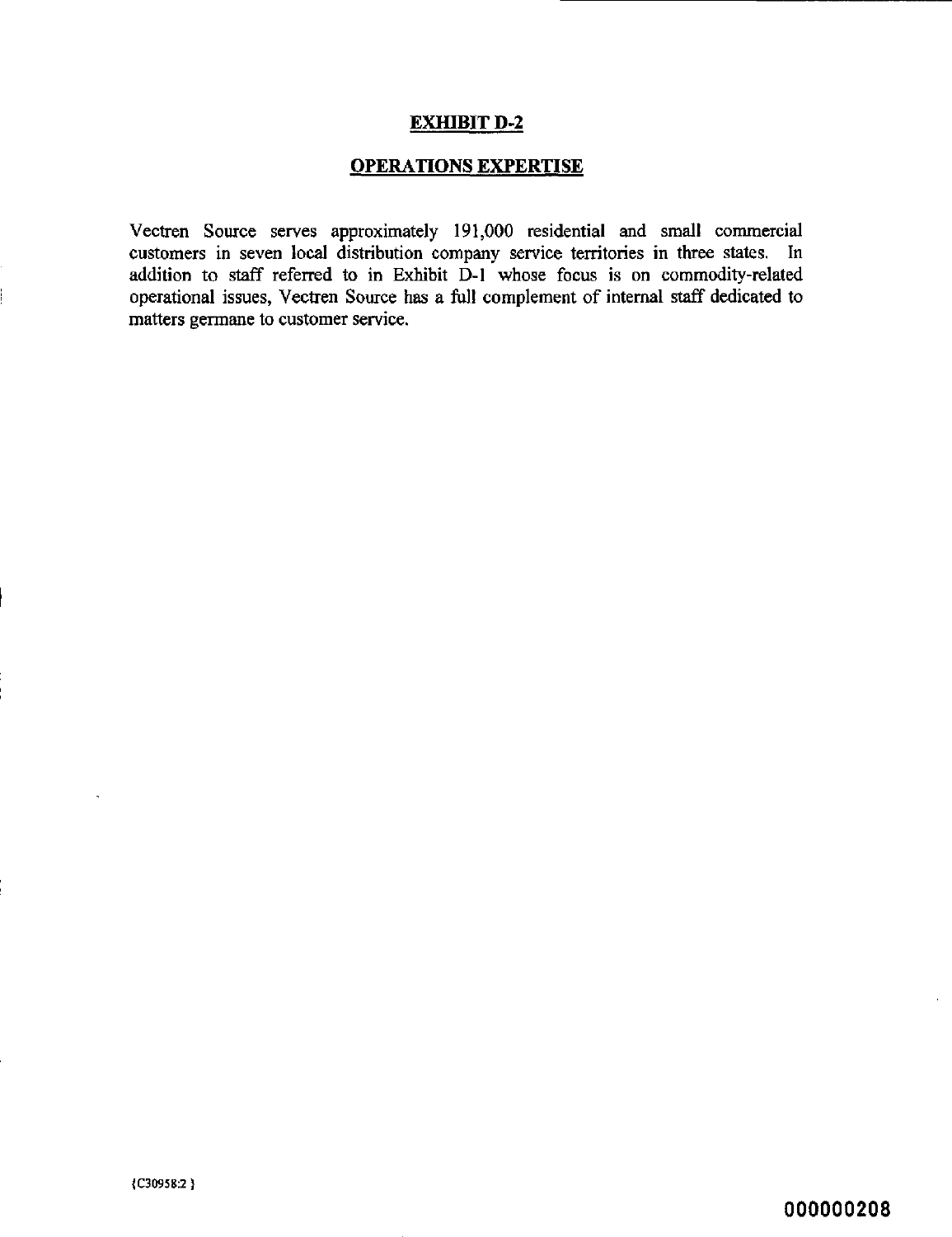### EXHIBIT D-3

### KEY TECHNICAL PERSONNEL

#### Lawrence K. Friedeman, Senior Regulatory Counsel

Email Address: [lfriedeman@vectren.com](mailto:lfriedeman@vectren.com)  Telephone Number: 812-491-4282

Mr. Friedeman attended the University of Pittsburgh where he was awarded a Bachelor of Arts degree, graduating summa cum laude, as well as his Juris Doctorate degree. Nfr. Friedeman spent many years with a Northwest Ohio manufacturer, achieving the position of President & CEO. Immediately prior to his association v^th Vectren Source, Mr. Friedeman was the Regulatory Liaison for Columbia Energy Services Corporation, where he represented Columbia Energy Services before the Regulatory Commissions of Ohio, Michigan, Permsylvania, New Jersey, Virginia, Maryland, and Georgia in regard to the retail energy endeavors of Columbia Energy Services.

Tamara R. Wilson, CPA Vice President, Finance and Conunodity Operations

Email Address: [trwilson@vectren.com](mailto:trwilson@vectren.com) Telephone Number: (812) 491-4284

Ms. Wilson manages the financial and commodity operations departments. The Commodity Department is responsible for ensuring the daily delivery of natural gas to Vectren Retail's customers, daily supply planning, optimizing sales and purchases of natural gas for delivery as well as the optimization of commodity assets. In addition, she also is responsible for long-term supply planning and risk hedging strategies for the organization.

In regard to Ms. Wilson's oversight of the Finance Department, she is responsible for the financial and accounting related aspects of the organization including financial reporting, budgeting, intemal controls, and risk reporting. In addition, she is responsible for the financial evaluation of entry into new retail gas markets and potential acquisition opportunities, long-term forecasting, and creation and maintenance of product pricing models.

Ms. Wilson has 17 years of experience in finance and accounting and is a Certified Public Accountant. Her previous work experience includes positions in the retail commodity, telecommunications, and manufacturing industries.

Ms. Wilson graduated from the University of Evansville, cum laude, with a BS in Accounting.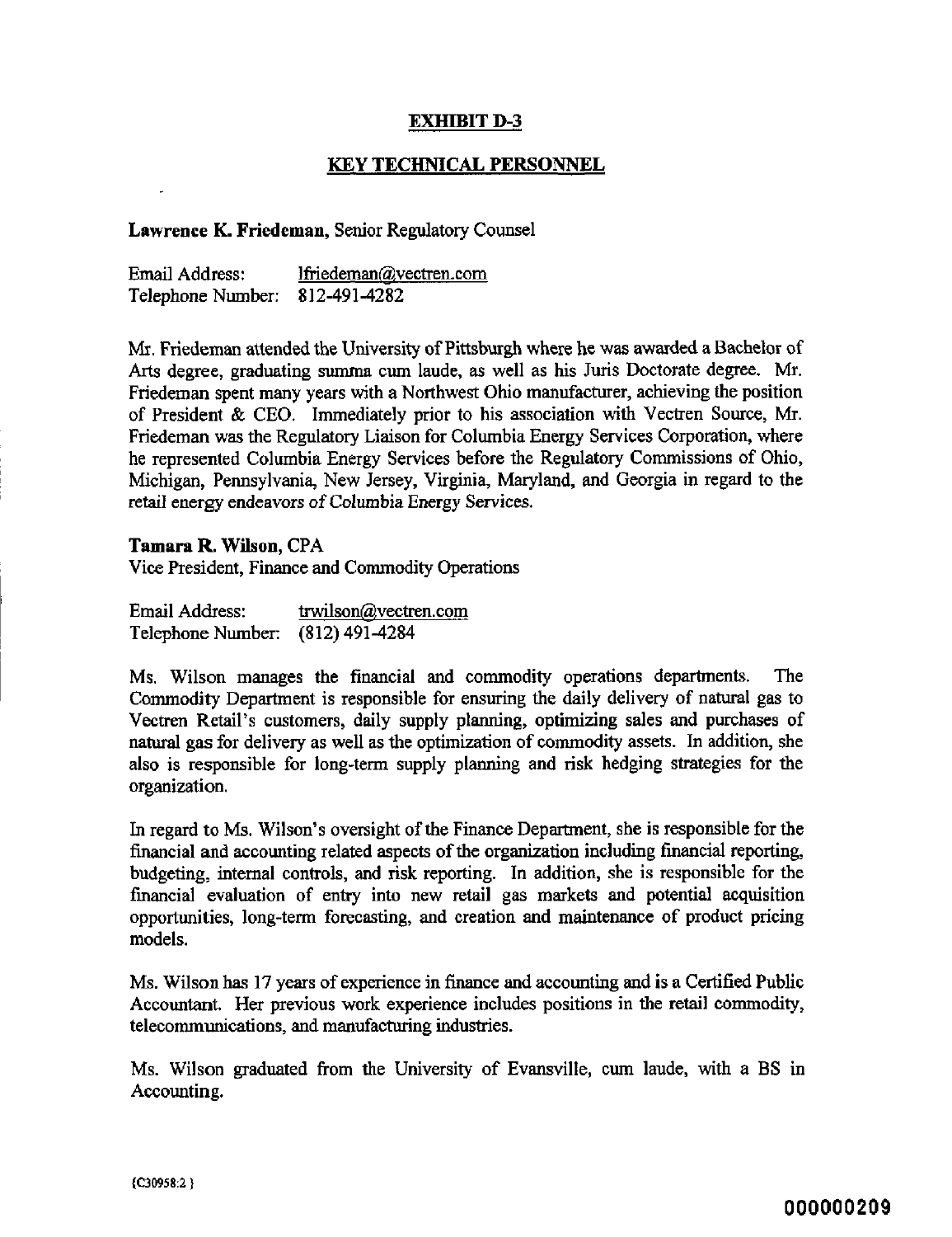Brian R. Stout

Gas Scheduling Representative, Commodity Operations

Email: bstout@vectren.com Office: 812-491-4219

Mr. Stout has 17 years of experience in the natural gas marketing and pipeline industry, including 2 years experience with Choice Markets in Ohio and Northeast Markets. Mr. Stout has held positions in Gas Control / Gas Scheduling, and has industry experience in Marketing, Gathering & Processing, and Transportation & Storage. Mr. Stout has experience in load forecasting as well as a strong understanding of gas operations. Mr. Stout started his career at Mississippi River Transmission in St. Louis, MO, where he was responsible for monitoring pipeline integrity. Mr. Stout later went on to work for ONEOK, Inc. in Tulsa, OK, where he was responsible for pipeline integrity, imbalance management, and transportation billing.

Currently, Mr. Stout holds the position of Gas Scheduling Representative with Vectren Source where he is responsible for scheduling interstate natural gas pipelines, market assessment, and commodity procurement.

Thomas L. Melton Gas Scheduling Representative, Commodity Operations

Email: tmelton@vectren.com Office: 812-491-5183

Mr. Melton has 7 years of experience in the natural gas marketing and pipeline industry. Mr, Melton began his career with Southem Star Central Gas Pipeline, Inc. where he held positions in Operations Management and Business Development/Marketing. While working for Southem Star, Mr. Melton was Project Manager of long-term customer supply planning and company wide strategic planning. In addition, Mr. Melton was responsible for managing new supply interconnect projects as well as pipeline expansion opportunities. After leaving the regulated pipeline industry, Mr. Melton joined Atmos Energy Marketing as Regional Manager of Marketing in Kansas and Oklahoma. This role included the responsibilities of managing customer supply needs and marketing to new and existing customer bases.

Currently, Mr. Melton holds the position of Gas Scheduling Representative with Vectren Source where he is responsible for scheduling interstate natural gas pipelines, market assessment, and commodity procurement.

Mr. Melton graduated, magna cum laude, from Kentucky Wesleyan College with a B.S. in Business Administration and Psychology. Mr. Melton received his MBA from the Murray State University School of Business.